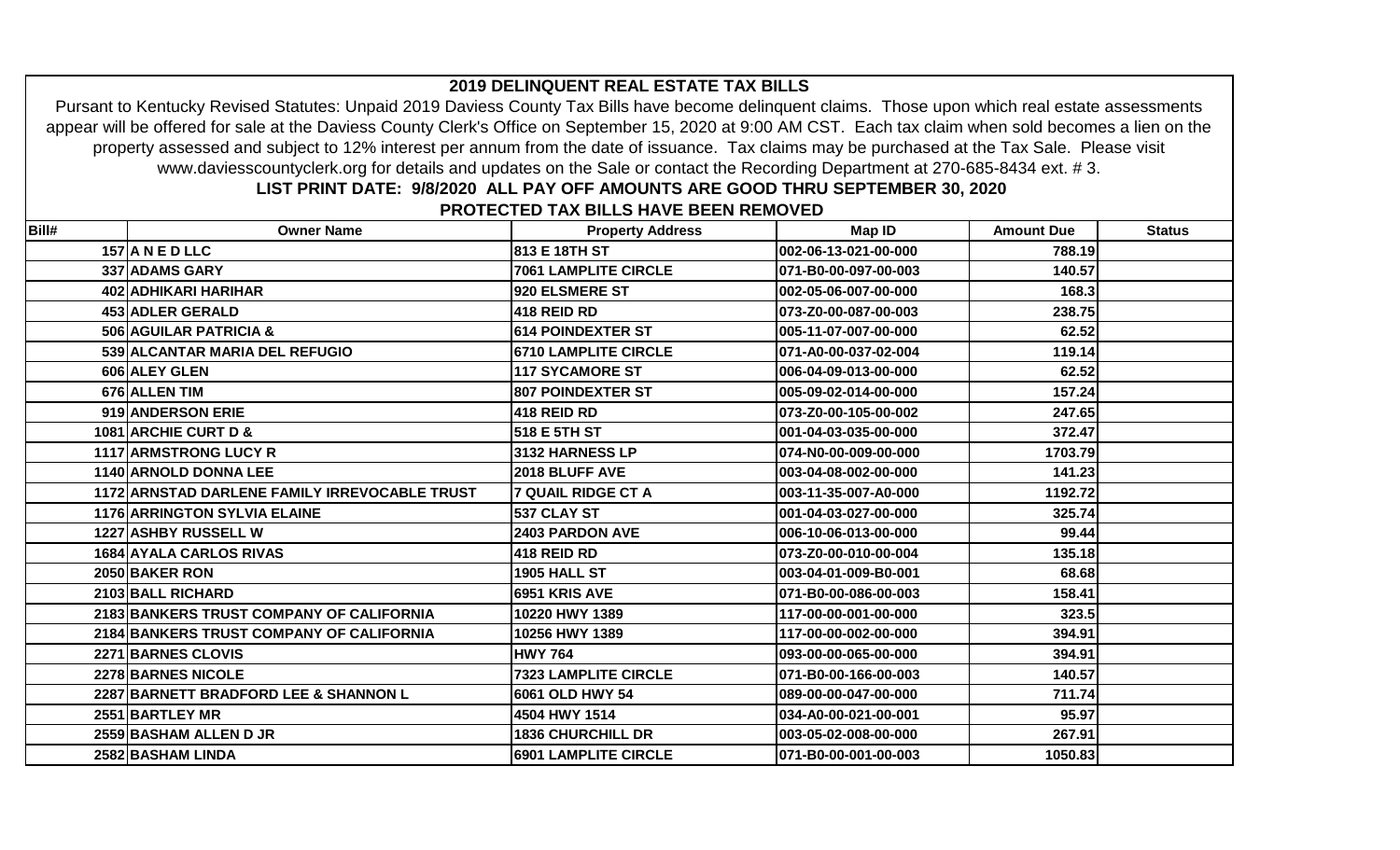| 2597 BASHAM TAMMY                      | 6845 HWY 2830               | 071-Z0-00-012-00-003  | 104.87  |  |
|----------------------------------------|-----------------------------|-----------------------|---------|--|
| 2663 BAXTER MORGAN                     | 6938 LESLIE LN              | l071-B0-00-067-00-002 | 194.12  |  |
| 2857 BELCHER TRACY                     | <b>1511 ALEXANDER AVE</b>   | l002-08-06-014-00-000 | 283.91  |  |
| 2888 BELL BRENT L & TRICIA             | 6930 HWY 231                | 1077-00-00-039-00-000 | 305.65  |  |
| 2913 BELL LINWOOD                      | WALNUT ST                   | 130-A0-00-093-00-000  | 615.33  |  |
| 3480 BISHOP DONALD SR & MILDRED        | <b>1110 W 11TH ST</b>       | 005-03-05-015-00-000  | 117.87  |  |
| 3706 BLAN DAVID W & LENIAH R           | 9206 JACK HINTON RD         | 128-00-00-021-02-000  | 1175.79 |  |
| 4065 BOEHMAN ERIC J                    | 10180 CAMPGROUND RD         | 108-00-00-097-00-000  | 701     |  |
| 4121 BOLIN NATHAN R & BRANDI M FRAZIER | 2166 PIN OAK DR             | l073-D0-00-059-00-000 | 2286.21 |  |
| 4136 BOLING IRVIN & DEBBIE             | <b>1210 WERNER AVE</b>      | 1005-08-02-003-00-000 | 392.77  |  |
| 4150 BOLING NAOMI                      | <b>HWY 60 W</b>             | l011-00-00-099-00-000 | 55.78   |  |
| 4440 BOWEN DANIEL R                    | <b>1800 W 9TH ST</b>        | l005-08-01-001-00-000 | 447.51  |  |
| <b>4532 BOWMAN CHRISTI A</b>           | 3006 FLAMINGO AVE           | 005-13-03-003-00-000  | 421.66  |  |
| 4533 BOWMAN CHRISTI A                  | <b>1915 W 3RD ST</b>        | l006-07-04-012-00-000 | 504.69  |  |
| 4810 BRATCHER COOPER & FLAHERTY        | 1516 E 20TH ST              | l003-04-08-007-B0-000 | 130.17  |  |
| 4811 BRATCHER COOPER & FLAHERTY        | <b>ED FOSTER RD</b>         | 089-00-00-007-00-000  | 82.58   |  |
| 4839 BRATCHER PATSY & LARRY            | <b>95 GILMOUR CT</b>        | l006-08-02-022-A0-000 | 121.56  |  |
| 4867 BRAY CHRISTOPHER & LISA D         | <b>237 EDWARDS ST</b>       | 006-11-02-002-00-000  | 128.31  |  |
| 4900 BREKK PROPERTIES LLC              | <b>3615 W 2ND ST</b>        | l006-15-12-001-00-000 | 3964.64 |  |
| 5119 BROWN CARL LEE JR                 | <b>2428 W 7TH ST</b>        | 1005-11-14-012-00-000 | 199.05  |  |
| 5395 BRUNER BRETT                      | <b>6913 LAMPLITE CIRCLE</b> | 071-B0-00-004-00-006  | 122.71  |  |
| 5578 BUCKNER RAFE A                    | 728 SYCAMORE ST             | l005-04-10-006-A0-000 | 259.32  |  |
| 5722 BURDEN NORMA JEAN                 | 1107 HALL ST                | 002-05-09-014-00-000  | 99.44   |  |
| 5740 BURDEN WILLIAM G & MELINDA REECE  | 7810 HWY 81                 | l042-A0-00-017-00-000 | 283.34  |  |
| 6040 BYFORD GLORIA                     | <b>109 GILMOUR CT</b>       | l006-08-02-018-00-000 | 353.43  |  |
| 6633 CAMPBELL SCOTT & AMANDA KIRSCH    | 1537 E 20TH ST              | 003-04-05-003-00-000  | 146.78  |  |
| 6690 CANO JUANA                        | 418 REID RD                 | l073-Z0-00-129-00-004 | 104.87  |  |
| 6711 CAPPS JOHNNY SR                   | <b>516 FOUST AVE</b>        | 005-05-01-003-00-000  | 256.85  |  |
| 6720 CAPPS TYLER                       | <b>4040 PARK DR</b>         | l041-Z0-00-022-00-003 | 101.3   |  |
| 6749 CARDEN SHARON GAYLE               | 2012 W 7TH ST               | l005-11-17-009-00-000 | 144.92  |  |
| 6868 CARPENTER DEAN L & WYNNETTA S     | <b>SUTHERLIN LN</b>         | 076-00-00-047-02-000  | 270.56  |  |
| 6947 CARRICO M V                       | <b>GEORGE ST</b>            | l005-09-02-005-00-000 | 87.13   |  |
| 7085 CARTWRIGHT LAURINDA               | 6845 HWY 2830               | 071-Z0-00-011-00-002  | 113.76  |  |
| 7098 CASE DRILLING CO                  | 10850 MCCAMISH RD           | 128-00-00-043-00-000  | 154.5   |  |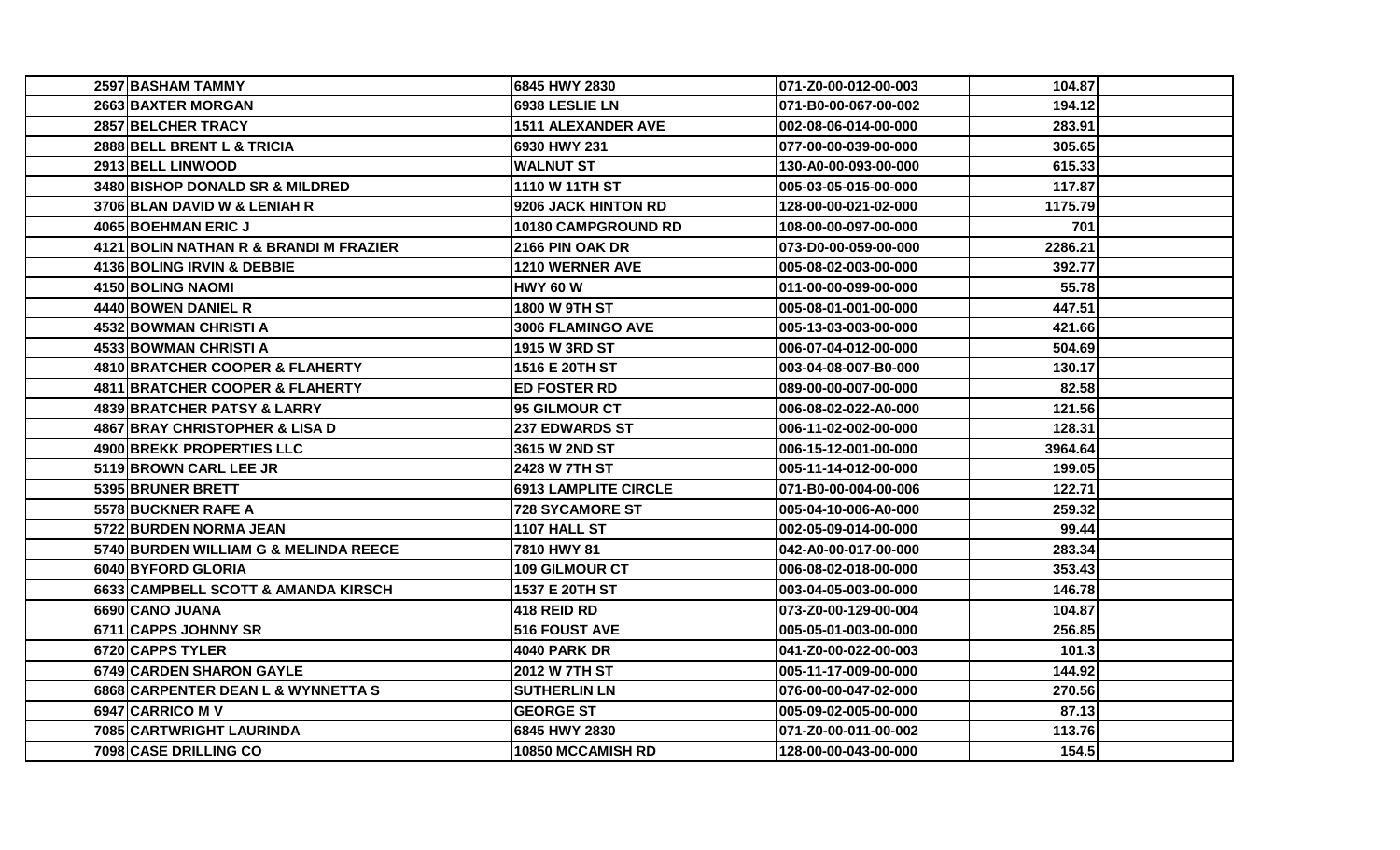| 7115 CASE STEVEN A & LISA R           | 10725 MCCAMISH RD             | 128-00-00-049-00-000 | 5257.95 |  |
|---------------------------------------|-------------------------------|----------------------|---------|--|
| 7116 CASE STEVEN A & LISA R           | <b>10725 MCCAMISH RD</b>      | 128-00-00-049-00-001 | 586.79  |  |
| 7258 CASTROS MARIA                    | <b>418 REID RD</b>            | 073-Z0-00-110-00-004 | 253.04  |  |
| 7302 CAVE LARRY S SR                  | <b>2410 FRENCH ST</b>         | 006-10-10-024-A0-000 | 103.13  |  |
| 7303 CAVE LARRY SR                    | <b>2408 FRENCH ST</b>         | 006-10-10-024-B0-000 | 126.5   |  |
| 7546 CHAFFIN ROGER                    | <b>2522 W 7TH ST</b>          | 005-11-13-005-00-000 | 111.72  |  |
| 7547 CHAFFIN ROGER A SR               | 2523 W 7TH ST                 | 005-11-12-006-00-000 | 71.74   |  |
| 7589 CHANCE PAUL                      | <b>418 REID RD</b>            | 073-Z0-00-102-00-005 | 381.56  |  |
| 7659 CHAPPELL MARCUS & AMANDA         | 1700 LEITCHFIELD RD           | 002-08-03-001-00-000 | 306.07  |  |
| 7680 CHARON TELMA                     | <b>418 REID RD</b>            | 073-Z0-00-121-00-005 | 158.41  |  |
| 7704 CHENAULT JOYCE                   | 9891 HULSEY LP                | 001-00-00-015-00-000 | 109.32  |  |
| <b>7812 CHRISTIE MARK</b>             | <b>418 REID RD</b>            | 073-Z0-00-004-00-007 | 244.1   |  |
| 8182 CLARK RAY M                      | 1511 CENTER ST                | 002-06-06-009-00-000 | 250.12  |  |
| 8209 CLARK SHANNA                     | <b>1418 REID RD</b>           | 073-Z0-00-036-00-005 | 265.51  |  |
| 8294 CLAY GEORGE S                    | <b>CURDSVILLE DELAWARE RD</b> | 002-00-00-012-00-000 | 55.78   |  |
| 8408 CLOUSE DAVID                     | <b>2409 CRAVENS AVE</b>       | 005-11-02-002-B0-000 | 108.64  |  |
| 8409 CLOUSE DAVID                     | 7414 HWY 815                  | 024-00-00-007-00-001 | 95.97   |  |
| 8411 CLOUSE DAVID L                   | <b>1027 WESTERN CT</b>        | 005-10-15-004-A0-000 | 90.22   |  |
| 8412 CLOUSE DAVID L                   | 1028 WESTERN CT               | 005-10-15-005-00-000 | 130.17  |  |
| 8413 CLOUSE DAVID L & VIRGINIA        | <b>7440 CLEVELAND RD</b>      | 024-00-00-007-00-000 | 756.49  |  |
| 8440 CLOUSE MARCUS A                  | 1035 WESTERN CT               | 005-10-15-004-00-000 | 176.3   |  |
| 8444 CLOUSE ROY GENE                  | <b>2427 CRAVENS AVE</b>       | 005-11-02-003-00-000 | 302.36  |  |
| 8599 COLEMAN MARSHALL Q & FAITH A     | 3888 SPRINGTREE DR            | 006-16-01-080-00-000 | 1112.43 |  |
| 8632 COLLINGS JEREMY & SONYA          | <b>418 REID RD</b>            | 073-Z0-00-145-00-003 | 131.66  |  |
| 8846 CONNOR BRIAN N & ANNETTE C       | 11178 HWY 144                 | 127-00-00-026-00-001 | 176.27  |  |
| 9145 COONS RAVEEWAN                   | 5417 RED MILE LP              | 073-10-00-066-00-000 | 100.37  |  |
| 9193 COOPER RAY                       | 12171 FLORAL RD               | 134-00-00-016-00-002 | 108.42  |  |
| 9198 COOPER WILLIAM J                 | <b>2200 MCCONNELL AVE</b>     | 003-06-05-001-A0-000 | 124.02  |  |
| 9266 COPPAGE SUMMER                   | <b>6770 LAMPLITE CIRCLE</b>   | 071-A0-00-052-00-002 | 158.41  |  |
| 9576 CRABTREE LEWIS W                 | <b>814 GEORGE ST</b>          | 005-09-02-004-00-000 | 265.48  |  |
| 9832 CRITE CLARA LOUISE               | 1019 JACKSON ST               | 002-05-08-033-00-000 | 87.13   |  |
| 9874 CROWDER MARK H III               | <b>1026 PLEASURE PT E</b>     | 097-A0-00-053-A0-000 | 105.76  |  |
| 10020 CRUTCHER TIMOTHY & DAVID M HUFF | 1714 LEITCHFIELD RD           | 002-08-03-004-00-000 | 314.08  |  |
| 10023 CRUZ RAYMOND                    | <b>6983 LEAH LN</b>           | 071-B0-00-186-00-003 | 354.75  |  |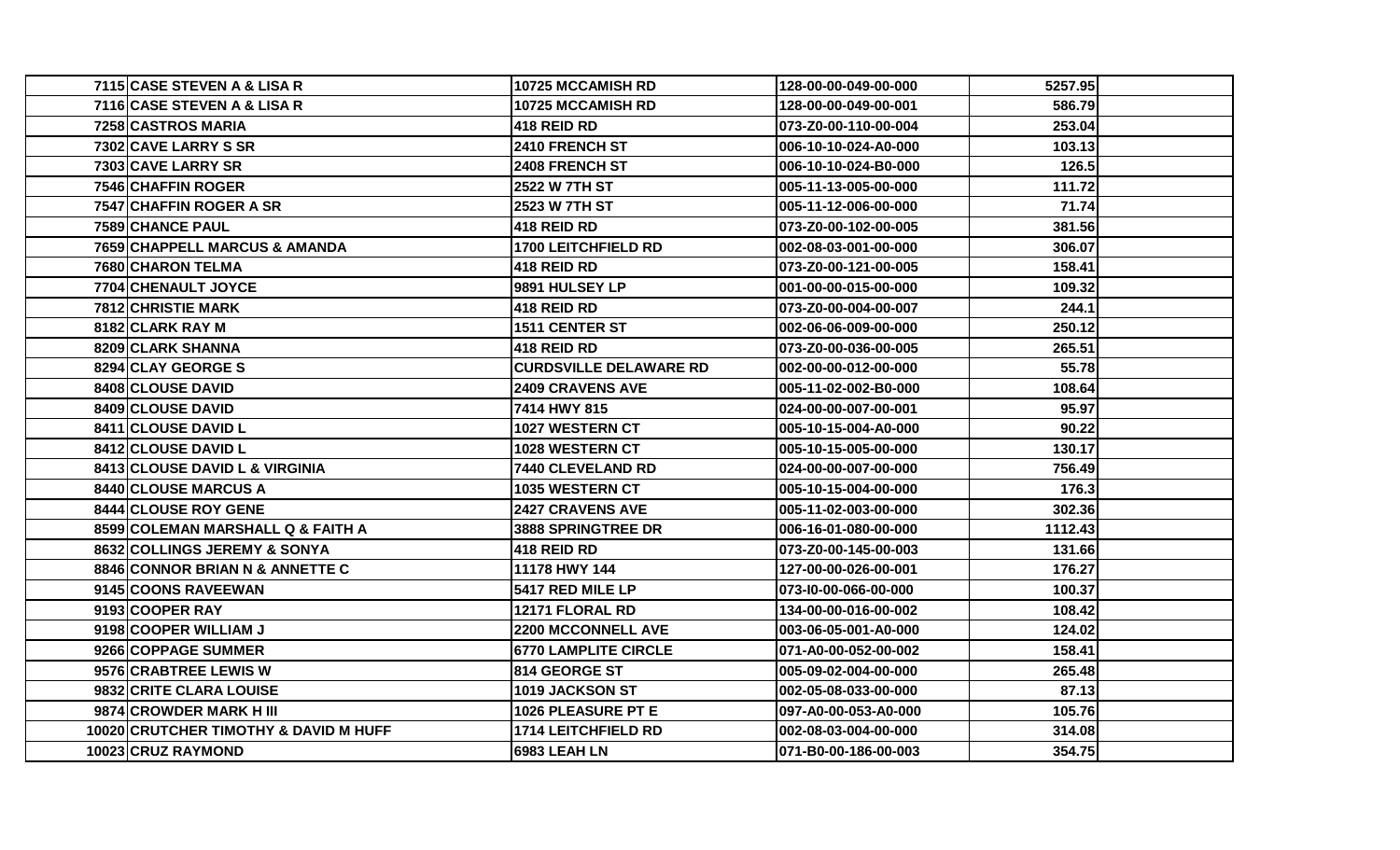| 10135 CUSTER PERCY L & ANNA                | 418 TAMPA DR                    | 003-14-05-005-00-000  | 1158.81 |  |
|--------------------------------------------|---------------------------------|-----------------------|---------|--|
| 10259 DALZELL ROBERT C                     | <b>2932 SILVER CHARM COVE</b>   | 004-37-01-041-00-000  | 2524.29 |  |
| 10275 DAMRON ANDREA                        | 9407 HWY 662                    | 097-C0-00-011-02-002  | 131.66  |  |
| <b>10429 DARRELL CHICKFORD BOBBIEE</b>     | <b>1915 MAYFAIR AVE</b>         | 004-05-01-020-00-000  | 1363.82 |  |
| 10444 DAUGHERTY AMANDA K                   | 5455 RED MILE LP                | 073-10-00-092-00-000  | 674.28  |  |
| 10533 DAVIDSON JUSTIN E                    | 801 W 8TH ST                    | 005-04-08-002-00-000  | 111.72  |  |
| 10534 DAVIDSON JUSTIN E & TYLER J DAVIDSON | <b>708 HATHAWAY ST</b>          | 001-07-10-002-00-001  | 210.13  |  |
| 10543 DAVIDSON SHEILA M                    | 218 POPLAR ST                   | 006-03-03-002-00-000  | 275.31  |  |
| <b>10559 DAVIS BRADLYN</b>                 | <b>1511 VENABLE AVE</b>         | 005-07-01-026-00-000  | 406.92  |  |
| 10706 DAWSON VIOLET N & JOHNNY DAWSON JR   | <b>7431 GRIFFITH STATION RD</b> | 019-A0-00-014-00-000  | 171.76  |  |
| 10810 DECKER MARY MARGARET                 | 10175 CAMPGROUND RD             | 108-00-00-024-01-000  | 439.55  |  |
| 11030 DEJARNETTE VIVIAN                    | <b>1502 TRIPLETT ST</b>         | 002-03-03-003-00-000  | 654.75  |  |
| 11106 DENNISON CHRISTOPHER                 | 10911 HWY 56                    | 007-00-00-053-01-000  | 1108.32 |  |
| 11142 DENTON JERRY LEE JR & TONI JEANNE    | 2812 LEWIS LN                   | 004-12-19-004-00-000  | 554.51  |  |
| 11228 DI TECH REPO                         | 6941 LESLIE LN                  | 071-B0-00-047-00-004  | 265.51  |  |
| 11235 DIAZ ANGELICA                        | <b>418 REID RD</b>              | 073-Z0-00-025-00-002  | 220.84  |  |
| 11306 DILLON DEREK G & DEBORAH D           | <b>729 CUMBERLAND ST</b>        | 002-06-13-030-00-000  | 558.19  |  |
| 11333 DITECH FINANCIAL LLC                 | 906 E 19TH ST                   | 003-03-07-009-00-000  | 409.83  |  |
| <b>11753 DUKE TERESA</b>                   | <b>418 REID RD</b>              | l073-Z0-00-041-00-006 | 247.65  |  |
| <b>11755 DUKE TIFFANY LEE</b>              | <b>1313 HAYNES AVE</b>          | 002-09-05-009-00-000  | 68.68   |  |
| <b>11897 DURBIN E W</b>                    | 9330 HWY 81                     | 034-00-00-015-12-000  | 542.14  |  |
| 11919 DURBIN SHERRY M                      | 113 RIVER RD                    | 006-08-05-011-00-000  | 191.69  |  |
| 11997 EAGAN MICHAEL J JR                   | <b>4040 PARK DR</b>             | 041-Z0-00-001-00-002  | 113.76  |  |
| 12528 ELLIOTT JENNIFER                     | 1913 E 10TH ST                  | 001-09-14-007-00-000  | 948.2   |  |
| <b>12600 ELMER STACY MCINTIRE</b>          | 1915 E 17TH ST                  | 002-08-05-002-00-000  | 294.99  |  |
| 12756 ENGLE NELSON                         | 1105 OGLESBY ST                 | 002-05-07-014-C0-000  | 133.86  |  |
| 12757 ENGLE NELSON                         | 1107 OGLESBY ST                 | 002-05-07-014-B0-000  | 133.86  |  |
| 12758 ENGLE NELSON E                       | 815 STONE ST                    | 001-08-06-013-00-000  | 298.68  |  |
| <b>12759 ENGLE NELSON E</b>                | <b>2417 W 9TH ST</b>            | 005-10-01-003-00-000  | 275.89  |  |
| 12760 ENGLE NELSON E                       | 706 OMEGA ST                    | 005-11-13-001-00-000  | 206.43  |  |
| 12761 ENGLE NELSON E                       | 2500 W 7TH ST                   | 005-11-13-001-A0-000  | 200.93  |  |
| 12762 ENGLE NELSON E                       | <b>2301 W 8TH ST</b>            | 005-11-15-002-00-000  | 116.65  |  |
| 12812 EPLEY JORDAN                         | 418 REID RD                     | 073-Z0-00-086-00-006  | 99.49   |  |
| <b>12877 ESPINOBARRIOS SEBASTIAN</b>       | <b>6759 LESLIE LN</b>           | 071-A0-00-100-00-002  | 211.95  |  |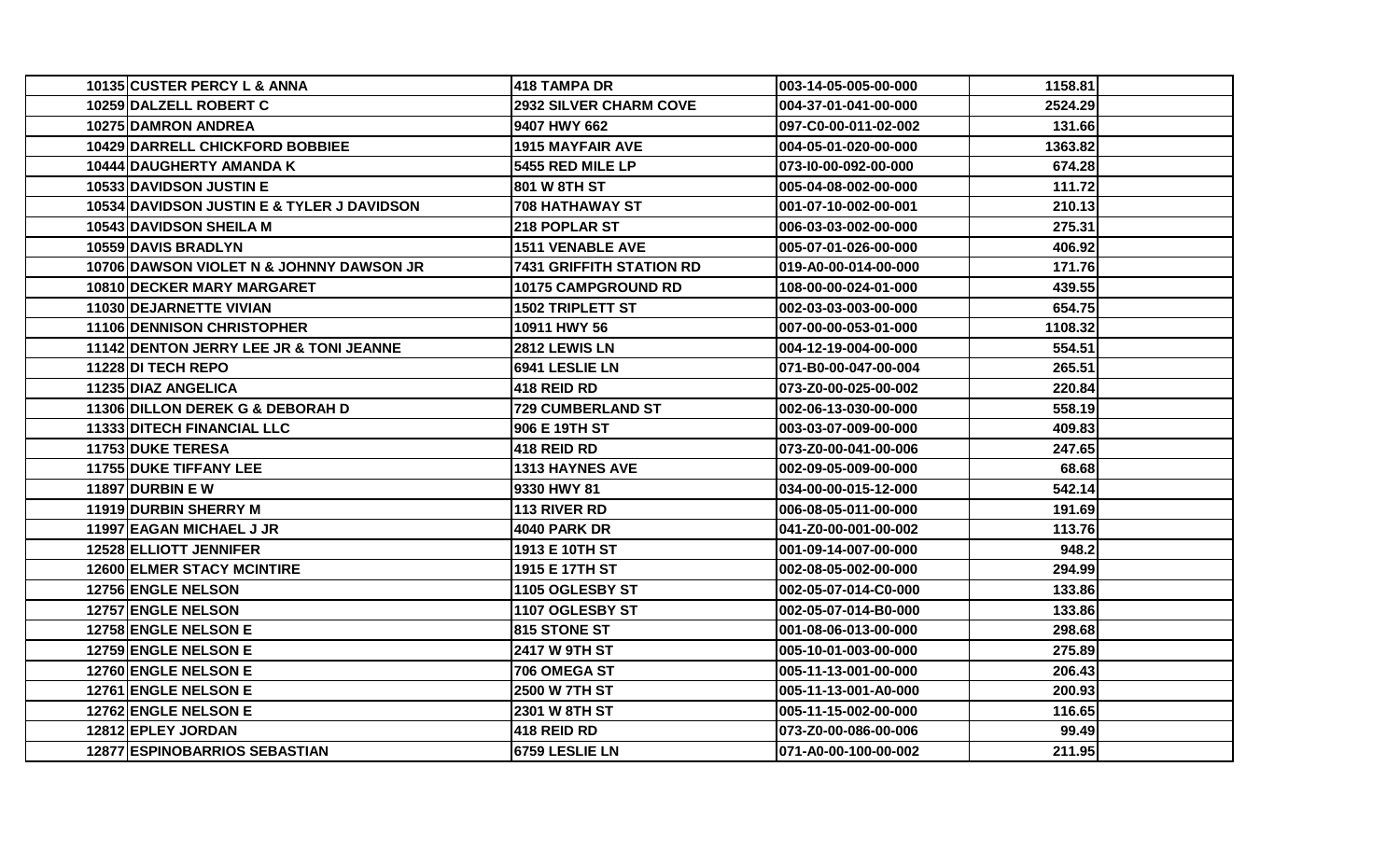| 12887 ESTES CHRISTA                          | 1506 LEITCHFIELD RD                   | 002-08-04-002-00-000 | 109.89 |
|----------------------------------------------|---------------------------------------|----------------------|--------|
| 12946 ETHRIDGE BRENDA                        | 6858 LESLIE LN                        | 071-A0-00-147-00-002 | 247.65 |
| 12948 ETIENNE DARLINA M & CHRISTAL IGLEHEART | 429 W 9TH ST                          | 005-01-06-012-00-000 | 511.44 |
| 13178 EYLICIO CHUEY & KAREN                  | 418 REID RD                           | 073-Z0-00-109-00-003 | 443.99 |
| 13179 EYLICIO JESSICA                        | 418 REID RD                           | 073-Z0-00-079-00-005 | 131.66 |
| 13258 FALIN JOHN KEVIN                       | 418 REID RD                           | 073-Z0-00-035-00-002 | 142.33 |
| 13405 FELDPAUCH BRYAN                        | 6972 LEAH LN                          | 071-B0-00-197-00-002 | 87.02  |
| 13410 FELDPAUSCH CHARLES A                   | 1017 E 19TH ST                        | 003-03-04-003-00-000 | 382.3  |
| <b>13935 FORBES CHRISTOPHER</b>              | <b>418 REID RD</b>                    | 073-Z0-00-083-00-004 | 104.87 |
| <b>13945 FORD BOBBY J</b>                    | 801 E 5TH ST                          | 001-06-13-009-A0-000 | 326.37 |
| 14044 FORSYTHE FREDAR                        | <b>7089 LAMPLITE CIRCLE</b>           | 071-B0-00-143-00-002 | 101.37 |
| 14182 FRANCIS MITCHELL E & STEPHANIE L       | 2123 SURREY DR W                      | 004-20-14-011-00-000 | 664.41 |
| <b>14244 FRASHURE VERNON L</b>               | 4046 HWY 554                          | 033-00-00-035-00-002 | 92.36  |
| 14899 GARCIA VERELO                          | <b>4040 PARK DR</b>                   | 041-Z0-00-003-00-006 | 108.42 |
| <b>14947 GARRETT KEVIN &amp; KARRON</b>      | <b>2049 YELVINGTON KNOTTSVILLE RD</b> | 108-00-00-071-00-000 | 452.96 |
| 15194 GIBSON WILLIAM K & KENDALL L MOORE     | 418 REID RD                           | 073-Z0-00-081-00-002 | 158.41 |
| 15351 GIPE ROBERT F                          | 1855 ASPENWOOD CT                     | 004-13-01-026-C0-000 | 68.68  |
| 15373 GIRTEN TERRIL                          | 2417 W 2ND ST                         | 006-10-06-028-00-000 | 245.85 |
| <b>15432 GLASSCOCK RICHARD</b>               | <b>10909 RED HILL MAXWELL RD</b>      | 079-00-00-042-00-000 | 439.55 |
| 15433 GLASSCOCK RICHARD                      | 10863 RED HILL MAXWELL RD             | 079-00-00-043-00-000 | 702.81 |
| 15565 GOATEE ROBERT A & DIANA H              | <b>1681 GLENDALE AVE</b>              | 002-10-05-004-00-000 | 72.98  |
| 15753 GOMEZ EVANDE                           | <b>4040 PARK DR</b>                   | 041-Z0-00-004-00-004 | 140.57 |
| 15841 GOODMAN LOLA B                         | <b>1505 ALEXANDER AVE</b>             | 002-08-06-001-00-000 | 99.44  |
| 15842 GOODMAN LOLA B                         | <b>1507 ALEXANDER AVE</b>             | 002-08-06-016-00-000 | 74.82  |
| 15851 GOODNIGHT BONNIE                       | <b>418 REID RD</b>                    | 073-Z0-00-057-00-004 | 99.49  |
| 16343 GREEN WILLIE JR & PATSY                | <b>603 POPLAR ST</b>                  | 005-04-05-028-00-000 | 87.13  |
| 16536 GRIFFITH JUSTIN W                      | <b>224 CRABTREE AVE</b>               | 006-07-03-004-00-000 | 255.02 |
| 16627 GUADARRAMA LISA                        | 2214 MCCONNELL AVE                    | 003-06-05-001-00-000 | 253.17 |
| 16643 GULLET WILLIAM                         | 6979 KRIS AVE                         | 071-B0-00-093-00-005 | 229.82 |
| <b>16678 GUTIERREZ HUMBERTO</b>              | 6922 LESLIE LN                        | 071-B0-00-071-00-002 | 122.71 |
| 16743 HAAS ELLEN                             | 2225 W 9TH ST                         | 005-10-03-008-00-000 | 87.13  |
| 16875 HAGAN MARIE N                          | 6342 BOSTON SPUR                      | 114-00-00-070-06-000 | 586.79 |
| 16994 HAIMES BARRY C &                       | <b>10926 GORE RD</b>                  | 059-00-00-133-00-000 | 712.03 |
| 17144 HALL JASON & RACHELLE WEDDING          | 418 REID RD                           | 073-Z0-00-135-00-005 | 140.57 |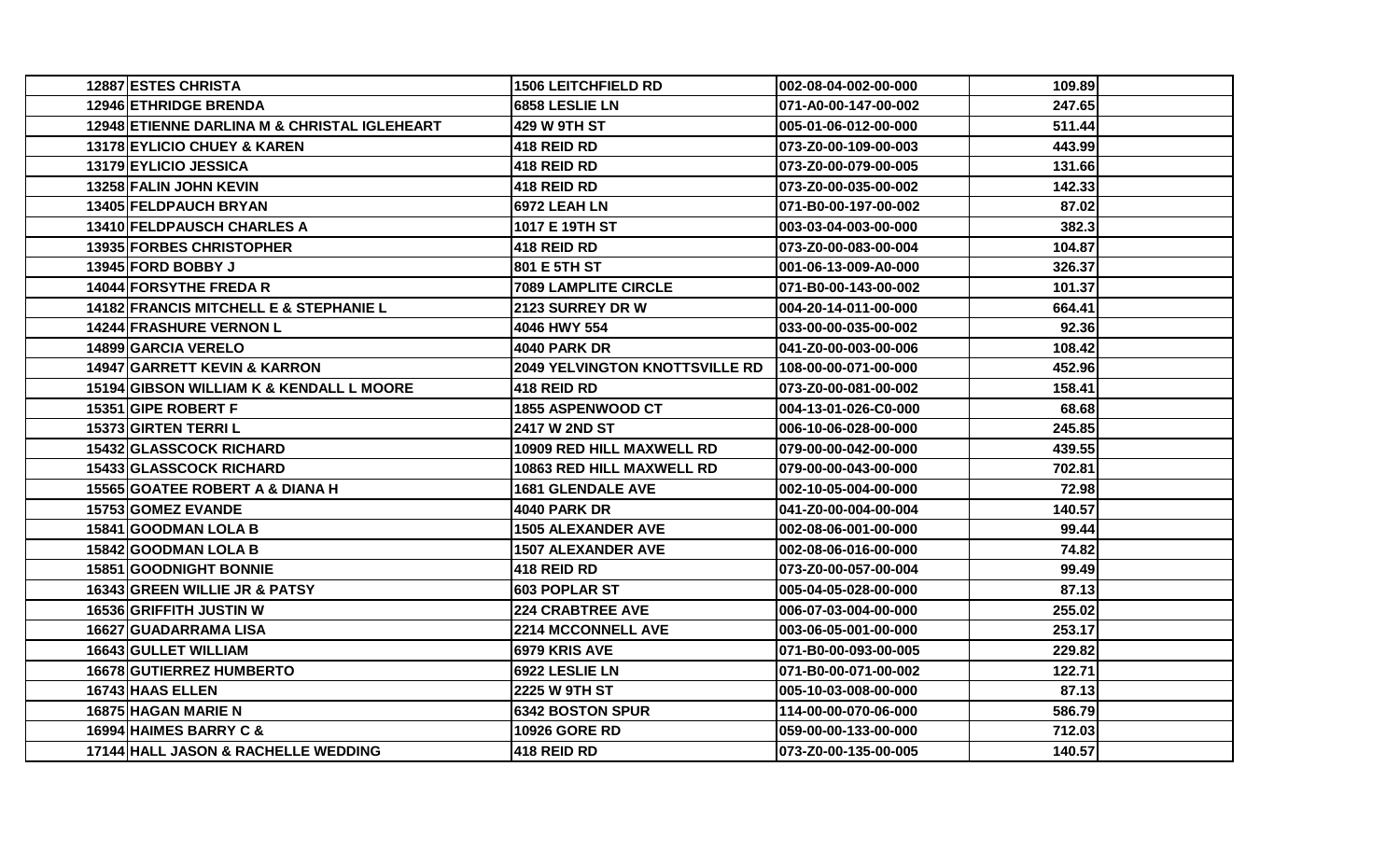| 17222 HALL TAMIKA                                   | <b>6730 LAMPLITE CIRCLE</b>   | 071-A0-00-042-00-005  | 122.71  |  |
|-----------------------------------------------------|-------------------------------|-----------------------|---------|--|
| 17277 HAMILTON ANGELA                               | 6556 HWY 231                  | l077-Z0-00-034-00-003 | 104.87  |  |
| 17328 HAMILTON DARRELL & ARTIE                      | 914 CONWAY AVE                | l005-09-06-005-00-000 | 74.82   |  |
| 17329 HAMILTON DARRELL & ARTIE                      | 916 CONWAY AVE                | 005-09-06-006-00-000  | 74.82   |  |
| 17330 HAMILTON DARRELL & ARTIE                      | 920 CONWAY AVE                | 005-09-06-006-A0-000  | 74.82   |  |
| 17421 HAMILTON LAURA &                              | 923 LOCUST ST                 | 005-02-03-017-00-000  | 264.87  |  |
| <b>17426 HAMILTON LESLIE F</b>                      | <b>1424 ALEXANDER AVE</b>     | 002-09-03-006-00-000  | 247     |  |
| 17534 HANCOCK AARON                                 | <b>6944 LAMPLITE CIRCLE</b>   | 071-B0-00-033-00-001  | 265.51  |  |
| 17721 HARDIN TIMOTHY W & EVON M                     | 313 LITTELL ST                | l006-06-07-010-00-000 | 155.36  |  |
| <b>17727 HARDISON ELIZABETH E</b>                   | <b>1708 W 4TH ST</b>          | l006-06-08-016-00-000 | 293.76  |  |
| 17740 HARDY ERNEST                                  | <b>6836 LAMPLITE CIRCLE</b>   | 071-A0-00-064-00-004  | 122.71  |  |
| 17789 HARL ESTELL A                                 | 11201 HWY 56                  | 007-00-00-016-00-000  | 2541.37 |  |
| 17862 HARPER ROBERT T                               | 528 J R MILLER BLVD           | 001-03-04-006-00-000  | 228.57  |  |
| 17986 HARRIS SAMUEL E                               | 630 WING AVE                  | 001-08-04-014-00-000  | 384.16  |  |
| 17997 HARRISON BILLY D &                            | 1709 E 20TH ST                | 1003-04-07-009-00-000 | 243.34  |  |
| 18056 HART RYAN                                     | <b>1301 MORELAND AVE</b>      | 005-03-16-010-00-000  | 488.08  |  |
| <b>18248 HAWKINS JENNIFER &amp; STEVEN HARRISON</b> | 418 REID RD                   | 073-Z0-00-090-00-002  | 890.21  |  |
| 18280 HAWN JAMES D                                  | 3020 DAVIESS ST               | 1003-09-06-030-00-000 | 93.27   |  |
| 18281 HAWS GLEN LEE JR                              | <b>1661 GLENDALE AVE</b>      | l002-10-05-009-00-000 | 222.43  |  |
| <b>18484 HAYDEN LOUISE</b>                          | <b>205 W 9TH ST</b>           | l001-03-07-016-00-000 | 523.76  |  |
| 18784 HEAD BRIAN F                                  | 4170 HWY 554                  | 033-00-00-032-00-000  | 800.96  |  |
| 18830 HEAD PATSY G                                  | 3507 BAYBROOK ST              | l006-13-10-005-00-000 | 284.25  |  |
| 18833 HEAD RHONDA                                   | <b>6875 LAMPLITE CIRCLE</b>   | l071-A0-00-036-00-002 | 176.27  |  |
| <b>18909 HEDGES RICHARD &amp; DENNAE</b>            | 2207 W 1ST ST                 | l006-10-03-002-00-000 | 360.17  |  |
| 18933 HEGRA SAMANTHA                                | 6939 KRIS AVE                 | l071-B0-00-083-00-008 | 167.37  |  |
| 19019 HENDERSON ELIZABETH RITA                      | <b>608 POINDEXTER ST</b>      | 005-11-07-004-00-000  | 250.12  |  |
| <b>19224 HERLEIN TIMOTHY</b>                        | 4040 PARK DR                  | 041-Z0-00-006-00-004  | 301.19  |  |
| 19339 HICKS FRANK & DONNA                           | <b>1919 HUGHES AVE</b>        | 001-09-13-006-00-000  | 320.2   |  |
| 19599 HILL KENNETH WAYNE & JULIE ANN                | 2024 W 5TH ST                 | l005-11-05-009-00-000 | 265.48  |  |
| 19969 HOGLE WILLIAM C JR & SHEILA G                 | <b>465 HARMONS FERRY RD W</b> | 1059-00-00-060-00-000 | 87.02   |  |
| 19984 HOLCOMB JEFF                                  | 418 REID RD                   | 073-Z0-00-032-00-002  | 99.49   |  |
| 20096 HOMETOWN COLONY ESTATES LLC                   | 5486 RED MILE LP              | 073-10-00-086-00-000  | 100.37  |  |
| 20699 HOWARD RICKY                                  | 10921 HWY 144                 | 127-00-00-023-00-001  | 203.06  |  |
| 20828 HOWERTON JOHN III                             | <b>2653 WISTERIA GARDENS</b>  | 003-38-05-171-00-000  | 1580.05 |  |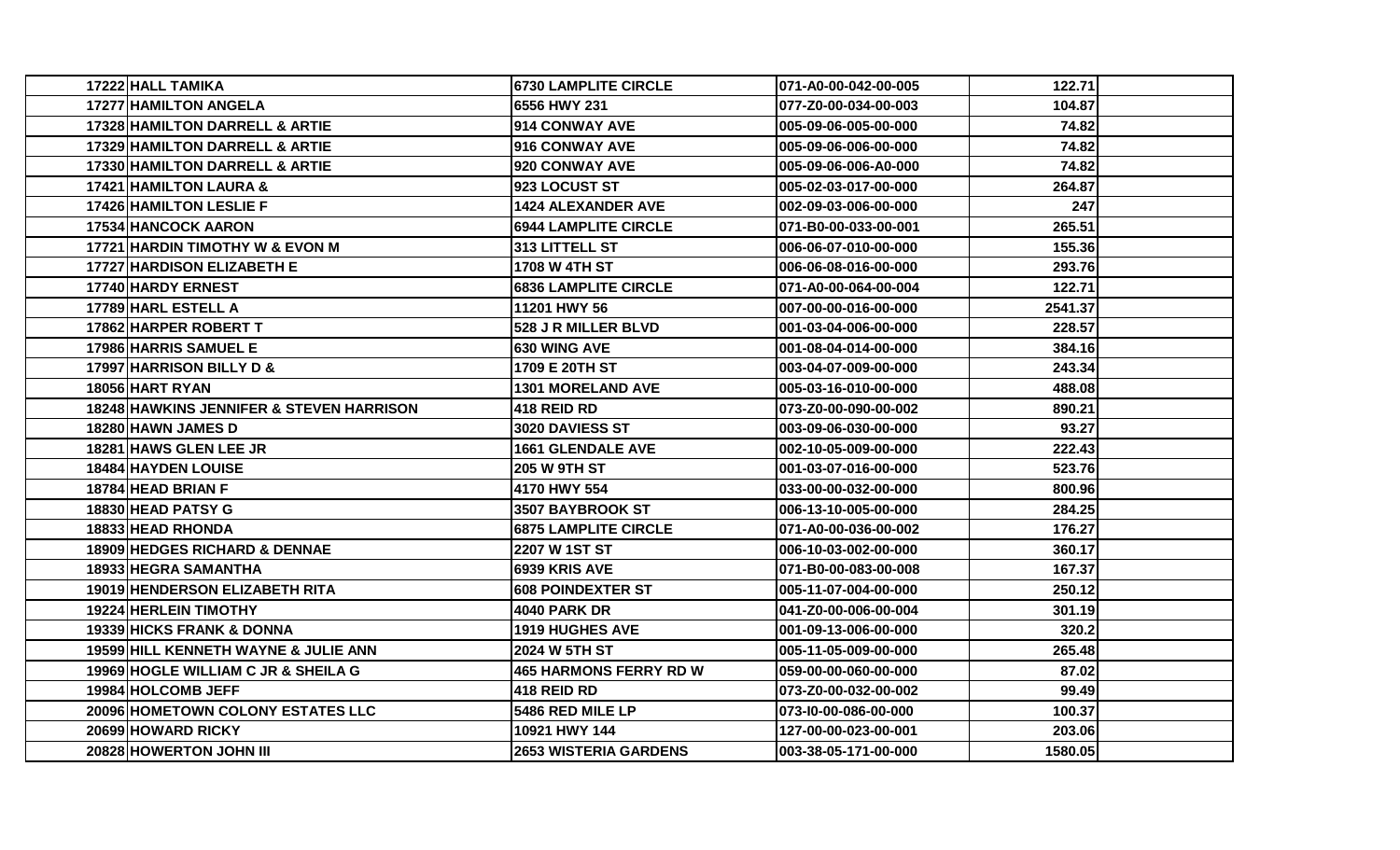| 20936 HUFF MARY S & ALLEN         | <b>3843 KIPLING DR</b>        | 003-17-11-015-00-000  | 1208.81  |  |
|-----------------------------------|-------------------------------|-----------------------|----------|--|
| 21024 HUMPHREY ELBERT & NANCY     | 1625 HALL ST                  | 002-07-06-017-00-000  | 130.77   |  |
| 21025 HUMPHREY ELBERT W & NANCY   | 1629 HALL ST                  | 002-07-06-016-00-000  | 62.52    |  |
| 21130 HURM CHRISTOPHER D          | 1533 E 20TH ST                | 003-04-05-005-00-000  | 279.64   |  |
| 21200 HUSKISSON RAYMOND L         | <b>7335 LAMPLITE CIRCLE</b>   | l071-B0-00-163-00-003 | 336.9    |  |
| 21546 ISBELL RICKY                | <b>5405 BELMONT CT</b>        | 073-H0-00-119-00-000  | 201.25   |  |
| 21646 J & S RENTALS LLC           | 1616 TIME DR                  | 003-12-27-015-00-000  | 2179.77  |  |
| 21996 JACKSON JAMAR               | 6834 LESLIE LN                | 071-A0-00-141-00-004  | 188.77   |  |
| 22018 JACKSON KENNETH S & JILL S  | 2200 VEACH RD                 | 003-02-07-001-00-000  | 917.92   |  |
| 22019 JACKSON KENNETH S & JILL S  | <b>2302 STRATFORD DR S</b>    | 004-14-02-039-00-000  | 2211.9   |  |
| 22025 JACKSON LAURA J             | <b>5840 MILLERS MILL RD</b>   | 076-00-00-113-00-002  | 372.59   |  |
| 22049 JACKSON STEVEN A & FREIDA K | 2710 E 10TH ST                | 061-D0-00-071-00-000  | 1780.87  |  |
| 22306 JAMES RENETTA               | <b>1016 JACKSON ST</b>        | 002-05-04-015-00-000  | 234.73   |  |
| 22378 JARNAGIN BILL               | <b>2625 LANCASTER AVE</b>     | l005-10-15-004-B0-000 | 90.22    |  |
| 22583 JIMENEZ MEJIA JOSE V        | <b>6859 POND RIVER RD</b>     | 006-00-00-023-01-000  | 1157.93  |  |
| 22990 JOHNSON URIAH               | <b>6828 THOMA DR</b>          | 071-Z0-00-028-00-003  | 167.37   |  |
| <b>23027IJOHNSTON NEIL</b>        | <b>1220 NASSAU AVE</b>        | 005-03-13-004-00-000  | 334.95   |  |
| 20193 JONES SANDRA                | <b>ADDITIONAL</b>             |                       | 87.02    |  |
| 23366 JUAN IRMA                   | <b>6962 LESLIE LN</b>         | l071-B0-00-061-00-004 | 100.38   |  |
| 23367 JUAREZ LARA SAMANTHA        | <b>6917 LAMPLITE CIRCLE</b>   | l071-B0-00-005-00-003 | 194.12   |  |
| 23865 KELLY WILLIAM               | 4960 POPLAR LOG BRIDGE RD     | 104-00-00-031-00-001  | 186.97   |  |
| 24108 KIMBLEY TIMOTHY             | <b>6708 LESLIE LN</b>         | 071-A0-00-115-00-004  | 190.54   |  |
| 24109 KIMBLEY TONY                | <b>6961 JAMIE LN</b>          | 071-B0-00-134-00-005  | 122.71   |  |
| 24366 KITTERMAN SANDRA            | <b>6769 LAMPLITE CIRCLE</b>   | l071-A0-00-014-00-007 | 95.97    |  |
| 24494 KNOTT JAMES L & BRENDA M    | <b>7631 STEVENS SCHOOL RD</b> | 123-00-00-049-07-000  | 1579.17  |  |
| 24566 KNUTSON ELIZABETH           | 6556 HWY 231                  | 077-Z0-00-030-00-003  | 87.02    |  |
| 24576 KOGER CHARLES D & DELILAH G | 1814 W 7TH ST                 | 005-04-08-012-00-000  | 74.82    |  |
| 24877 KULKA KRISTINE S & BENJAMIN | 3916 LOCUST HILL DR           | 074-C0-00-025-00-000  | 2907.11  |  |
| 24923 L & R LOGISTICS LLC         | <b>7630 ICELAND RD</b>        | 085-00-00-043-05-000  | 136.06   |  |
| 24948 L C M RENTAL PROPERTIES LLC | 3802 LEGACY RUN               | 004-26-01-017-00-000  | 12960.37 |  |
| 25622 LAYMAN BRIAN J & JACKIE L   | 9900 HWY 815                  | 025-00-00-015-00-001  | 979.45   |  |
| 25897 LEMASTER KATHRYN &          | <b>2669 VICTORY CT E</b>      | 003-13-09-018-00-000  | 328.84   |  |
| 25996 LEWIS KAREN                 | <b>6835 LAMPLITE CIRCLE</b>   | 071-A0-00-026-00-002  | 95.97    |  |
| 26133 LINDSAY CRYSTAL S           | 702 JACKSON ST                | 001-07-13-002-00-000  | 74.82    |  |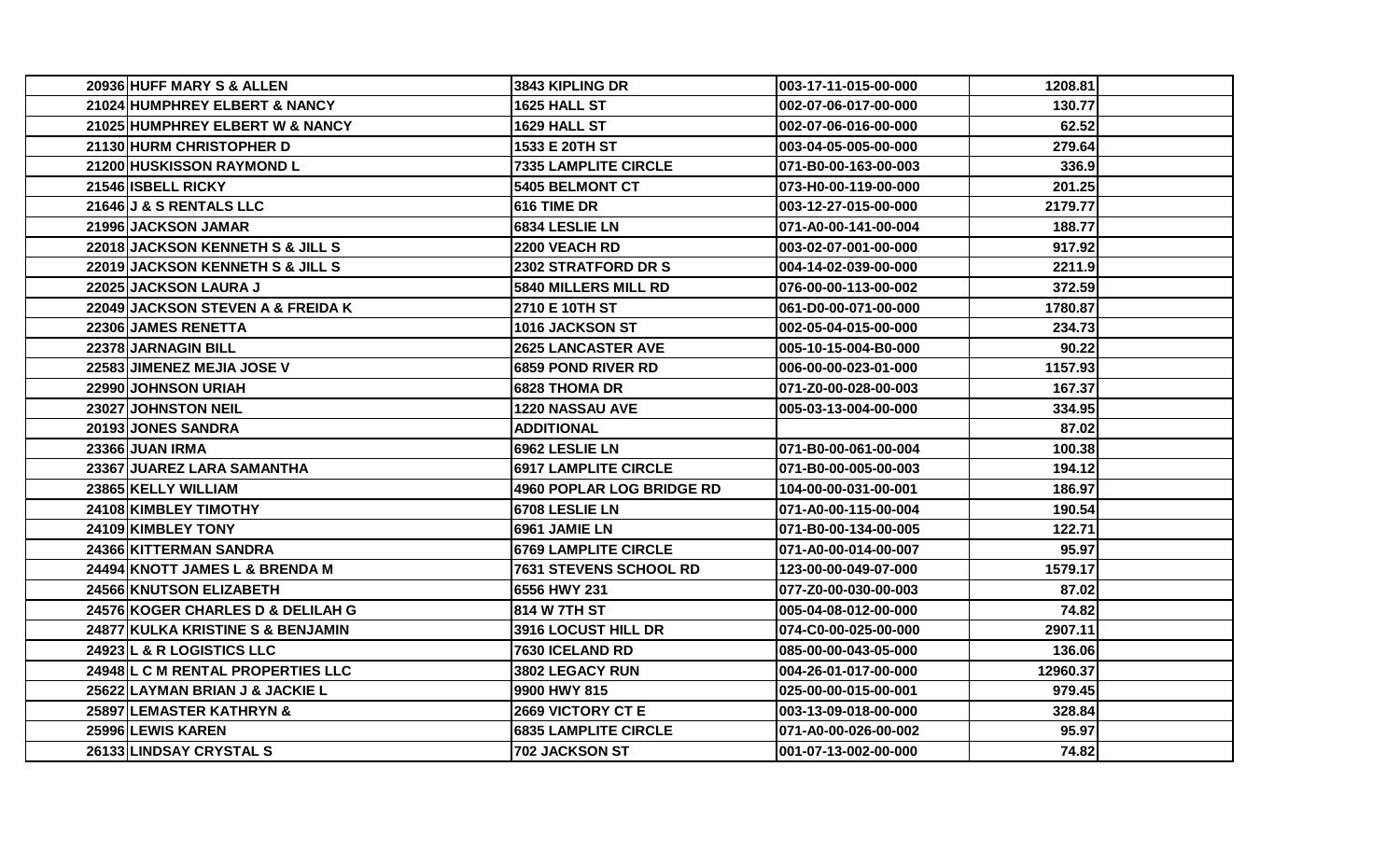| 26151 LINDSEY HERMAN E             | <b>904 ELSMERE ST</b>          | 002-05-06-002-00-000  | 130.17  |  |
|------------------------------------|--------------------------------|-----------------------|---------|--|
| 26158 LINDSEY KARL                 | <b>1907 ALEXANDER AVE</b>      | 003-05-07-016-00-000  | 93.27   |  |
| 26185 LING ANTHONY WAYNE           | <b>2033 ARLINGTON PK DR</b>    | 073-H0-00-127-00-000  | 417.25  |  |
| 26190 LING JOSEPH M                | <b>2000 W 3RD ST</b>           | 006-07-03-022-00-000  | 283.31  |  |
| 26374 LONEY DAVID                  | 6780 LESLIE LN                 | 071-A0-00-132-00-003  | 167.37  |  |
| 26415 LORD TRACY                   | 418 REID RD                    | 073-Z0-00-116-00-002  | 277.97  |  |
| 26625 LYNCH RONALD E & TAMMY M     | 801 E 21ST ST                  | 003-03-11-009-00-000  | 267.91  |  |
| 26666 LYONS TROY                   | 6977 LESLIE LN                 | 071-B0-00-056-00-001  | 211.95  |  |
| 27319 MARTIN JOHN W II &           | 1718 BLUFF AVE                 | 002-07-08-014-00-000  | 284.53  |  |
| 27465 MASON RONALD M & NAKITA L    | 1120 WERNER AVE                | 005-09-07-007-00-000  | 368.16  |  |
| 27804 MATTINGLY NEIL               | 7732 HWY 500                   | 007-00-00-002-00-002  | 354.75  |  |
| 27951 MAYA ALBERTO                 | 6931 KRIS AVE                  | 071-B0-00-081-00-005  | 101.3   |  |
| 28205 MCCARTY DULCIE               | 730 WALNUT ST                  | 005-04-07-007-00-000  | 117.87  |  |
| 28274 MCCLAIN CATHERINE            | 6924 LEAH LN                   | l071-B0-00-209-00-003 | 229.82  |  |
| 28275 MCCLAIN CATHERINE            | 6700 LESLIE LN                 | 071-A0-00-113-00-004  | 160.21  |  |
| 28291 MCCLURE CYNTHIA              | 1035 W 8TH ST                  | 005-04-10-012-A0-000  | 381.69  |  |
| <b>28341IMCCORMICK MICHAEL</b>     | 6556 HWY 231                   | 077-Z0-00-025-00-002  | 185.15  |  |
| 28444 MCDANIEL LARRY B & BRENDA    | 8679 JACK HINTON RD            | 120-00-00-041-00-000  | 445.79  |  |
| 28563 MCFADDEN ERIC L              | <b>171 BOOTH FIELD RD</b>      | 037-A0-00-036-00-000  | 4035.14 |  |
| 28946 MEADOWS DAVID E              | <b>114 SYCAMORE ST</b>         | 006-04-10-006-00-000  | 111.72  |  |
| 29018 MEISSNER WILLIAM             | <b>1706 ALEXANDER AVE</b>      | 002-08-09-002-00-000  | 228.57  |  |
| <b>29090IMERCER CASEY W</b>        | 6303 HWY 762                   | 090-00-00-109-00-000  | 127.18  |  |
| 29122 MEREDITH DEBBIE              | <b>231 CHESTNUT GROVE RD N</b> | 106-00-00-036-00-000  | 5263.12 |  |
| 29354 MILES JAMIE                  | 418 REID RD                    | 073-Z0-00-117-00-002  | 156.63  |  |
| 29378 MILES VICKI L                | 3212 PLEASANT VALLEY RD        | 074-00-00-081-00-000  | 2625.11 |  |
| 29422 MILLAY GREGORY ALLEN         | 1590 FOGLE RD                  | 012-00-00-016-00-000  | 506.45  |  |
| <b>29434 MILLAY JONATHAN T</b>     | <b>524 MAPLE HEIGHTS</b>       | 062-A0-00-077-00-000  | 854.5   |  |
| 29483 MILLAY RONALD SCOTT          | <b>4813 GRANDVIEW DR</b>       | 073-B0-00-096-00-000  | 1920.05 |  |
| 29555 MILLER EUGENE G & KANDIES K  | 923 MCGILL ST                  | 005-09-03-023-00-000  | 68.68   |  |
| 29566 MILLER GARY E & KANDIES K    | 1629 W 9TH ST                  | 005-09-03-021-C0-000  | 243.34  |  |
| 29567 MILLER GARY E & KANDIES K    | 925 MCGILL ST                  | 005-09-03-022-00-000  | 68.68   |  |
| 29568 MILLER GARY E & KANDIES K    | 1627 W 9TH ST                  | 005-09-03-021-B0-000  | 87.13   |  |
| 29569 MILLER GARY E & KANDIES K    | 919 MCGILL ST                  | 005-09-03-025-00-000  | 68.68   |  |
| 29571 MILLER GEORGE K & JUNE TRUST | <b>2700 CRAVENS AVE</b>        | 005-13-13-001-00-000  | 570.5   |  |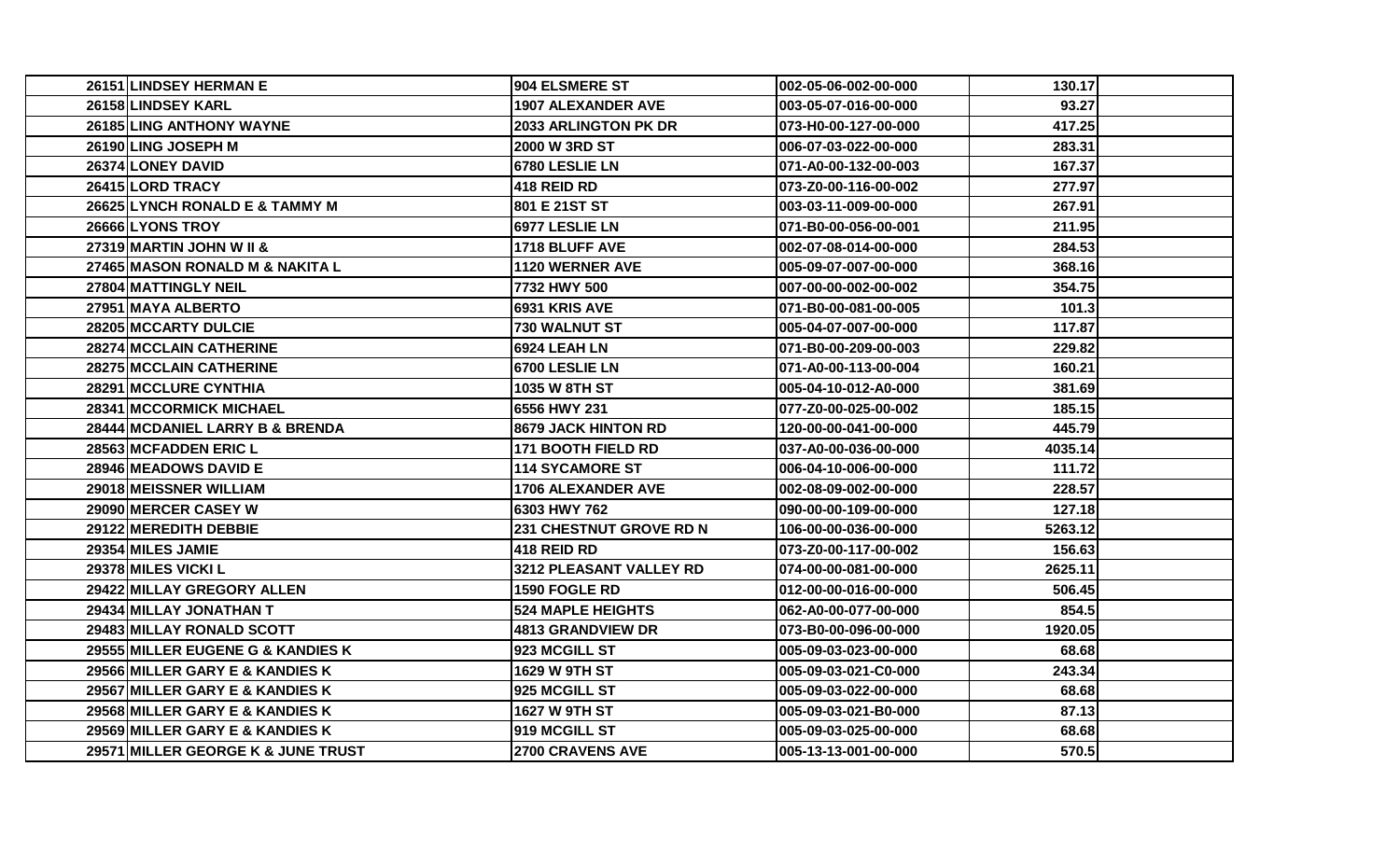| 29643 MILLER MARTHA J ET AL             | <b>5668 PLEASANT PT RD</b>     | 101-00-00-114-00-000  | 742.04  |  |
|-----------------------------------------|--------------------------------|-----------------------|---------|--|
| 29958 MITCHELL BRUCE & GINA             | 6556 HWY 231                   | 077-Z0-00-006-00-001  | 106.62  |  |
| 30177 MONTI MICHAEL ANTHONY & BETTE     | 7082 HWY 815                   | 015-A0-00-042-B0-000  | 545.74  |  |
| 30188 MOODY JOYCE G                     | <b>1911 ALEXANDER AVE</b>      | 003-05-07-015-00-000  | 320.82  |  |
| <b>30222IMOORE ELIZABETH</b>            | <b>7339 LAMPLITE CIRCLE</b>    | 071-B0-00-123-00-005  | 229.82  |  |
| 30345 MORGAN ANDREW & MELISSA           | 10081 HWY 405                  | 084-A0-00-064-00-000  | 622.48  |  |
| 30484 MORRIS KRISINDA                   | 1418 REID RD                   | l073-Z0-00-006-00-005 | 95.97   |  |
| 30550 MORRISON MARY SUSAN               | <b>3609 IDLE HOUR CT</b>       | 074-Q0-00-224-01-000  | 2578.4  |  |
| <b>30603IMOSELEY GORDON</b>             | 1418 REID RD                   | l073-Z0-00-022-00-001 | 101.3   |  |
| 30986 MURPHY SHARON M                   | <b>6471 LITTLE HICKORY RD</b>  | 113-00-00-054-01-000  | 965.17  |  |
| 31053 MYERS JACK ENTERPRISES INC        | <b>521 PARRISH AVE E</b>       | 002-04-06-008-00-000  | 341.12  |  |
| 31058 MYERS KURT                        | 7184 HWY 762                   | 103-00-00-006-00-003  | 767.05  |  |
| 31496 NEWTON WILLIAM & MISTY            | <b>418 REID RD</b>             | 073-Z0-00-060-00-003  | 247.65  |  |
| 31547 NICOLAS WILLIAM C & ANGELA D      | 7416 FRENCH ISLAND RD          | 019-A0-00-007-00-000  | 256.54  |  |
| 31585 NOBLE MICHAEL G & CHRISTINA D     | <b>367 CHESTNUT GROVE RD N</b> | 096-00-00-062-00-000  | 1016.95 |  |
| 32246 OOST MICHAEL D                    | <b>2749 W 9TH ST</b>           | 005-13-09-008-00-000  | 563.69  |  |
| <b>32281IORTIZ MAURILIO</b>             | <b>16756 LESLIE LN</b>         | 071-A0-00-126-00-003  | 131.66  |  |
| 32297 OSBORNE CHRISTOPHER               | <b>418 REID RD</b>             | 073-Z0-00-043-00-001  | 253.04  |  |
| 32322 OSBORNE REGINALD O                | <b>1017 W 8TH ST</b>           | 005-04-10-010-00-000  | 109.89  |  |
| 32471 OWENS JOANNA M                    | <b>5516 MILLERS MILL RD</b>    | l076-00-00-111-00-000 | 452.96  |  |
| 32810 PADGETT JAMES E                   | 7173 HWY 231                   | 077-00-00-070-00-000  | 1099    |  |
| <b>32856IPALMER RONALD &amp; STACEY</b> | 1627 PAYNE AVE                 | 001-09-02-014-00-000  | 342.96  |  |
| 32872 PANNETT CHARLES W                 | 6748 LESLIE LN                 | 071-A0-00-124-00-002  | 1140.07 |  |
| 33349 PAYNE ALLEN                       | 1306 E 5TH ST                  | 001-04-01-028-00-000  | 148.64  |  |
| 33402 PAYNE CHARLES B & MARGARET M      | 110 ORCHARD ST                 | 006-05-02-002-00-000  | 99.44   |  |
| 33516 PAYNE GLADYS                      | <b>418 REID RD</b>             | 073-Z0-00-053-00-001  | 95.97   |  |
| <b>33517IPAYNE GLADYS</b>               | 1418 REID RD                   | 073-Z0-00-111-00-002  | 103.12  |  |
| 33663 PAYNE MARY E                      | <b>2527 CHRISTIE PL</b>        | 004-12-08-034-00-000  | 543.43  |  |
| 33712 PAYNE RANDY & MELINDA             | 10651 KELLY CEMETERY RD        | 096-00-00-081-02-001  | 124.51  |  |
| <b>33768IPAYNE STEVE R &amp; KAREN</b>  | 8122 HWY 231                   | 092-00-00-002-00-000  | 305.65  |  |
| 33999 PENDLETON ROBERT F JR             | <b>624 JACKSON ST</b>          | 001-07-06-005-00-000  | 276.54  |  |
| 34131 PETTREY TRACY                     | <b>2229 MCCONNELL AVE</b>      | 003-06-04-003-00-000  | 379.22  |  |
| 34253 PHILLIPS JOSEPH V                 | <b>2620 LANCASTER AVE</b>      | 005-10-15-049-00-000  | 190.44  |  |
| 34416 PIPER DELORES J                   | 3328 E 10TH ST                 | 061-C0-00-049-00-000  | 726.01  |  |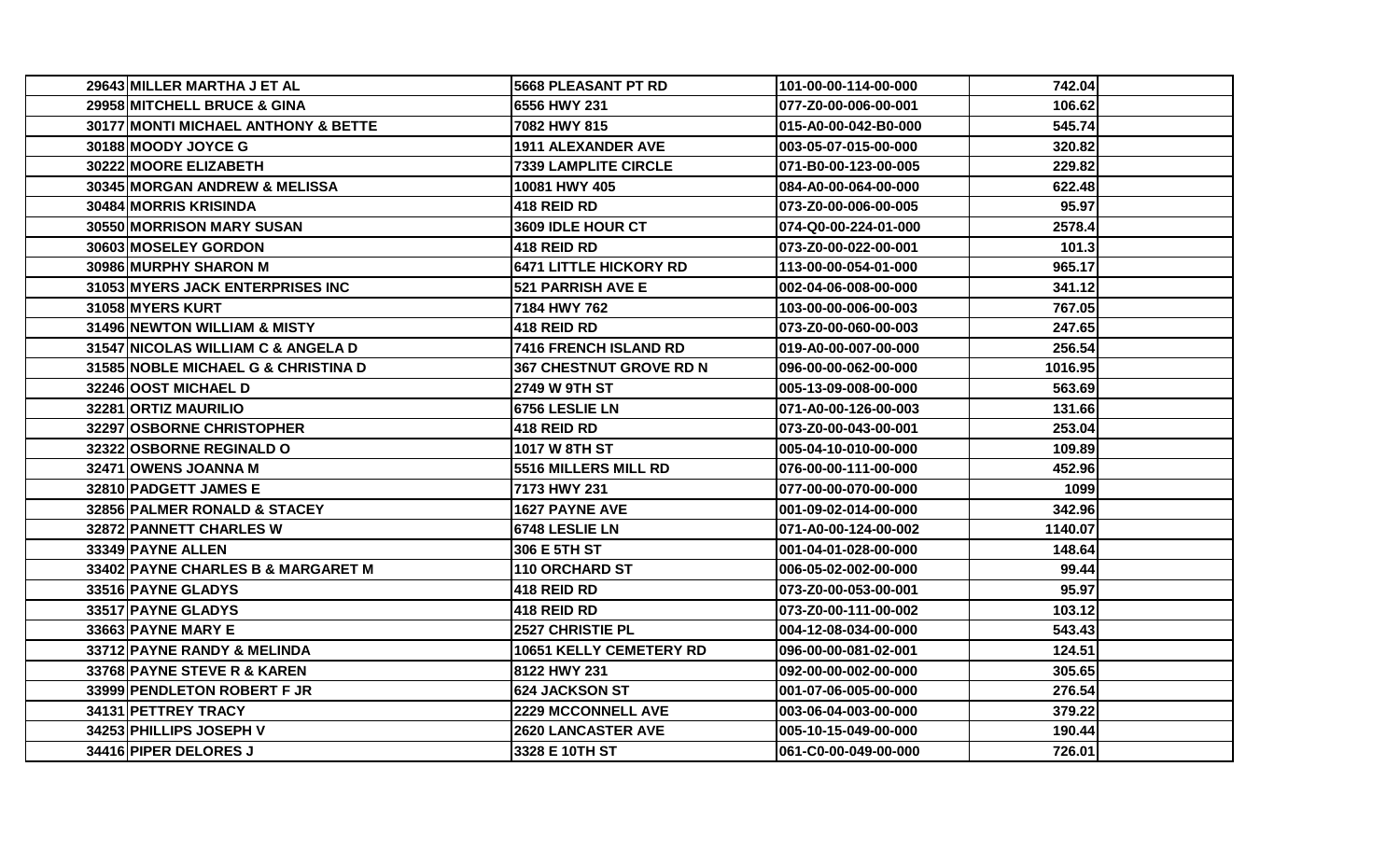| 34968 PREZA GERARDO                     | 6764 LESLIE LN                | 071-A0-00-128-00-003 | 176.27  |  |
|-----------------------------------------|-------------------------------|----------------------|---------|--|
| 35050 PROCTOR DOROTHY                   | <b>418 REID RD</b>            | 073-Z0-00-097-00-001 | 87.02   |  |
| 35234 PYTLIK RICHARD                    | 910 MCGILL ST                 | 005-09-04-003-00-000 | 156.01  |  |
| 35822 RAY ED                            | <b>1605 NORRIS AVE</b>        | 002-08-04-017-00-000 | 250.12  |  |
| 35917 RECOMMENDED MANAGEMENT LLC        | <b>6340 WATERFIELD DR</b>     | 086-A0-00-001-00-000 | 252.1   |  |
| 35918 RECOMMENDED MANAGEMENT LLC        | <b>6330 WATERFIELD DR</b>     | 086-A0-00-001-C0-000 | 252.1   |  |
| <b>35919IRECOMMENDED MANAGEMENT LLC</b> | <b>16320 WATERFIELD DR</b>    | 086-A0-00-001-D0-000 | 252.1   |  |
| 35921 RECOMMENDED MANAGEMENT TEAM LLC   | <b>HWY 405</b>                | 086-A0-00-001-A0-000 | 448.46  |  |
| 36199 RENFROW WILLIAM SR & GERALDINE    | <b>803 POINDEXTER ST</b>      | 005-09-02-016-00-000 | 75.43   |  |
| 36232 REVLETT AMBER                     | 7077 LAMPLITE CIRCLE          | 071-B0-00-140-00-004 | 122.71  |  |
| 36265 REYNOLDS CHARLES A                | <b>1540 FREDERICA ST</b>      | 004-01-08-005-00-000 | 1269.11 |  |
| 36266 REYNOLDS CHARLES H                | <b>HWY 231</b>                | 092-00-00-015-00-000 | 366.95  |  |
| 36267 REYNOLDS CHARLES H                | <b>HWY 231</b>                | 092-00-00-023-00-000 | 704.89  |  |
| 36271 REYNOLDS DARLENE JOY              | 1909 REID RD                  | 073-F0-00-003-00-000 | 481.49  |  |
| 36279 REYNOLDS J W & GLADYS             | <b>1435 W 9TH ST</b>          | 005-06-01-007-00-000 | 87.13   |  |
| 36314 REYNOLDS WILLIAM C & CHARLES H    | 9000 HWY 231                  | 092-00-00-016-00-000 | 394.91  |  |
| <b>36429 RHODES TAMMY L &amp; STEVE</b> | 16755 AULL RD                 | 120-00-00-017-00-002 | 502.91  |  |
| 36488 RICHARDS CATALINA                 | <b>RED HILL MAXWELL RD</b>    | 092-00-00-006-00-000 | 127.18  |  |
| 36500 RICHARDS LOUVENIA DOROTHEA        | 612 HALL ST                   | 001-07-07-003-00-000 | 152.91  |  |
| 36501 RICHARDS LOVENIA D                | 614 HALL ST                   | 001-07-07-004-00-000 | 68.68   |  |
| 36564 RICHMOND E W                      | <b>WRIGHTS LANDING RD</b>     | 086-A0-00-004-A0-000 | 394.91  |  |
| 36575 RICKARD JACOB R                   | 1418 REID RD                  | 073-Z0-00-126-00-007 | 158.41  |  |
| 36609 RIDINGS MARY L                    | <b>1532 HERR AVE</b>          | 006-05-07-015-00-000 | 121.56  |  |
| 36616 RIGGS ANGELA MARIE                | <b>1736 MCCULLOCH AVE</b>     | 001-09-11-019-00-000 | 431.51  |  |
| 36624 RIGGS TINA                        | <b>140 ST ANTHONY RD</b>      | 057-Z0-00-018-00-001 | 131.66  |  |
| 36638 RILEY BRAD                        | <b>731 HARMONS FERRY RD W</b> | 059-00-00-067-00-002 | 381.56  |  |
| 36643 RILEY DON & CHERI &               | 10073 HWY 405                 | 084-A0-00-063-00-000 | 2027.14 |  |
| 36875 ROACH WILLIAM T & BETTY J         | <b>727 STONE ST</b>           | 001-08-06-018-00-000 | 283.91  |  |
| 36961 ROBERTS CAROL L                   | 3203 RIDGEWOOD ST             | 006-13-09-022-00-000 | 93.27   |  |
| 37041 ROBERTS JAMIE                     | <b>2630 LANCASTER AVE</b>     | 005-10-15-007-A0-000 | 358.33  |  |
| 37144 ROBERTS MISTY D & ROBERT L DODDS  | <b>2514 PARDON AVE</b>        | 006-10-06-020-00-003 | 111.72  |  |
| 37189 ROBERTS THOMAS R & BONNIE         | 8770 HWY 54                   | 113-00-00-104-01-000 | 647.47  |  |
| 37281 ROBINSON HUBERT T JR & DAVITA L   | 3010 CRAVENS AVE              | 005-13-01-001-00-000 | 480.71  |  |
| 37432 RODRIQUEZ ALICIA                  | <b>6804 LAMPLITE CIRCLE</b>   | 071-A0-00-056-00-006 | 113.76  |  |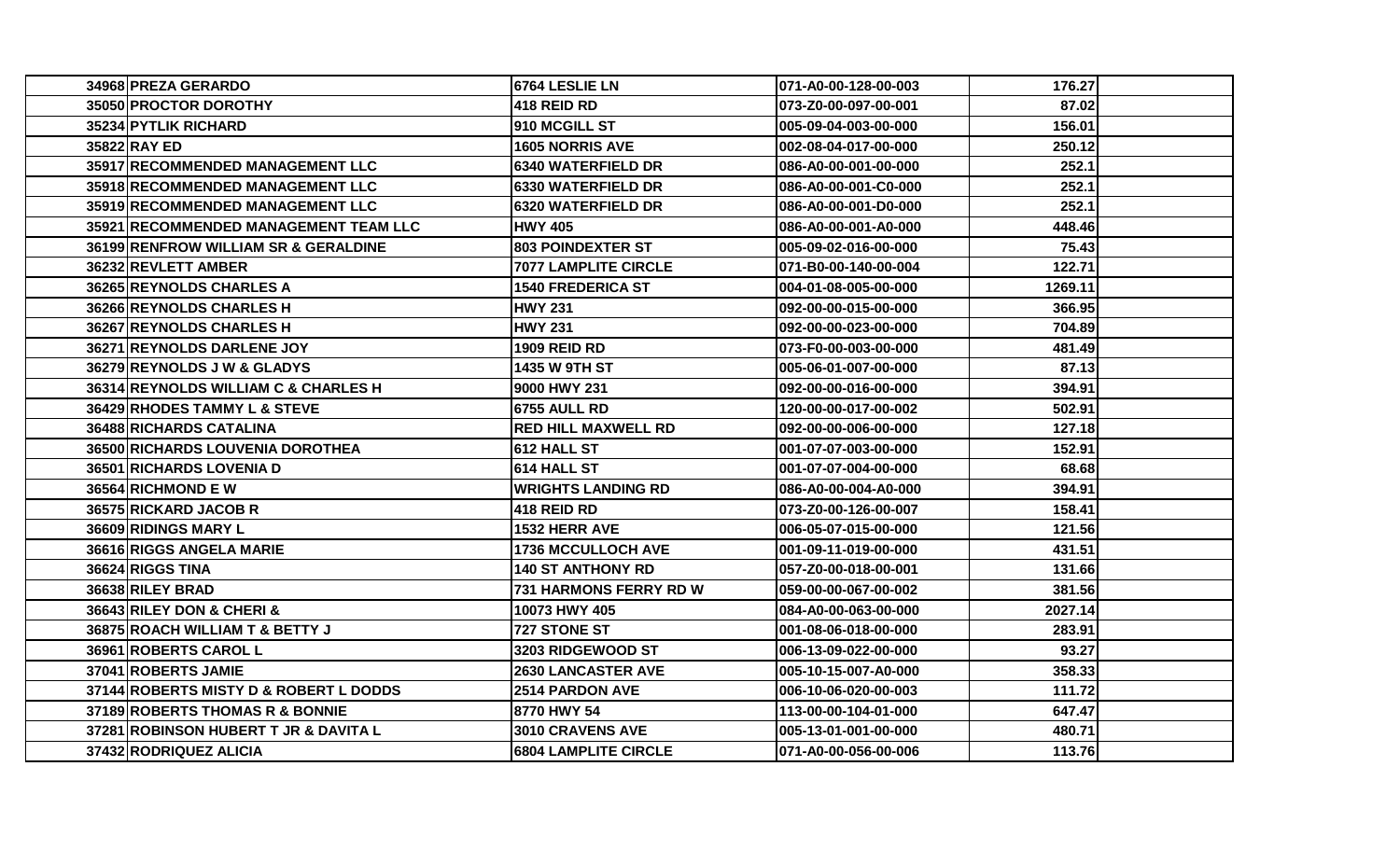| 37445 ROGERS CAROLYN                   | 6830 LESLIE LN                 | 071-A0-00-140-00-004 | 194.121 |
|----------------------------------------|--------------------------------|----------------------|---------|
| 37716 RUDISELL BRIAN                   | 7848 HWY 2830                  | 085-00-00-009-00-003 | 533.24  |
| 37830 RUSSELL DANIEL LYNN              | <b>2450 SOUTH HAMPTON RD</b>   | 087-00-00-051-00-000 | 3010.62 |
| 38021 SADDLER SHAUNA                   | <b>4334 LANDSDOWNE N</b>       | 003-25-03-021-00-000 | 1915.6  |
| 38043 SALAZAR HOMERO                   | 1418 REID RD                   | 073-Z0-00-122-00-004 | 194.12  |
| 38109 SAMS CHARLES & CAROLYN           | <b>418 REID RD</b>             | 073-Z0-00-093-00-003 | 87.02   |
| 38171 SANDERS CHARLES ROBERT & VIOLA M | 972 BROWNS VALLEY RED HILL RD  | 058-00-00-146-00-000 | 2632.23 |
| 38247 SANTIAGO JESUS & CECILLIA SANTOS | 1543 E 19TH ST                 | 003-04-06-016-00-000 | 197.81  |
| 38249 SANTOS JESENNIA                  | 1418 REID RD                   | 073-Z0-00-114-00-002 | 361.89  |
| 38749 SERR ALICE B FAMILY TRUST &      | <b>88 BOOTH FIELD RD</b>       | 038-00-00-013-06-000 | 100.37  |
| 38795 SETTLES MARTIN E JR & LAUREN     | <b>820 PARRISH AVE W</b>       | 004-06-02-042-00-000 | 954.24  |
| 38796 SETTLES MARTIN E JR & LAUREN E   | 1112 CARTER RD                 | 005-13-05-001-00-000 | 3513.03 |
| 38797 SETTLES MARTIN E JR & LAUREN E   | 1136 CARTER RD                 | 005-13-05-001-F0-000 | 1114.2  |
| 38798 SETTLES MARTIN E JR & LAUREN E   | 1124 CARTER RD                 | 005-13-05-001-G0-000 | 930.37  |
| 38833 SHADRICK ERNEST & MAGGIE         | <b>2027 HUGHES AVE</b>         | 001-09-12-001-00-000 | 216.42  |
| 38891 SHARP VIRGIE GILBERT             | <b>3261 MAJESTIC PRINCE DR</b> | 074-E0-00-240-A0-000 | 597.49  |
| <b>39011 SHELTON REGINALD</b>          | 7145 HWY 231                   | 077-A0-00-002-D0-000 | 515.39  |
| 39204 SHOWN ASHLEY                     | 6873 LESLIE LN                 | 071-A0-00-075-00-003 | 211.95  |
| 39552 SINNETT JAMES & JANICE           | 7034 HWY 815                   | 015-A0-00-038-00-000 | 238.75  |
| 39553 SINNETT JAMES JANICE & EMMA      | <b>HWY 815</b>                 | 015-A0-00-039-00-000 | 180.72  |
| 39556 SINNETT MARY ELIZABETH           | 1000 JACKSON ST                | 002-05-04-010-00-000 | 65.63   |
| 39567 SIPLA MICHAEL                    | 3994 HWY 142                   | 089-00-00-044-00-002 | 933.04  |
| 39732 SMITH ADRIAN OWEN                | <b>252 TREMONT DR</b>          | 003-09-14-015-00-000 | 431.51  |
| 39923 SMITH JUNIUS K                   | 1617 OHIO ST                   | 006-09-02-007-00-000 | 387.25  |
| 39939 SMITH M DOUGLAS                  | 7103 JOE HAYNES RD             | 121-00-00-010-06-000 | 452.96  |
| 40110 SNELSON JESSIE OLIVER            | <b>GOBLER FORD RD</b>          | 107-00-00-033-00-000 | 120.62  |
| 40145 SNYDER MELLISSA                  | <b>6871 LAMPLITE CIRCLE</b>    | 071-A0-00-035-00-003 | 176.27  |
| 40146 SNYDER MICHAEL G                 | <b>1627 DAVIESS ST</b>         | 001-03-04-019-00-000 | 437.04  |
| 40507 STACY BRANDON                    | 4351 GREENBACK RD              | 034-00-00-039-00-002 | 1336.43 |
| 40580 STAMPER EDDIE L & JUDY           | <b>760 ASHLAND AVE</b>         | 038-E0-00-022-00-000 | 1925.44 |
| 40862 STERLING SCOTT T                 | 416 CEDAR ST                   | 006-02-07-005-00-000 | 191.69  |
| 40917 STEWART CHARLES R & PAULA H      | <b>802 POINDEXTER ST</b>       | 005-09-01-001-00-000 | 192.9   |
| 40926 STEWART EDWARD R ESTATE          | 390 HWY 140 W                  | 059-A0-00-042-00-000 | 171.76  |
| 41021 STINNETT MARY LOU                | 3207 JEFFERSON ST              | 003-10-05-016-00-000 | 387.87  |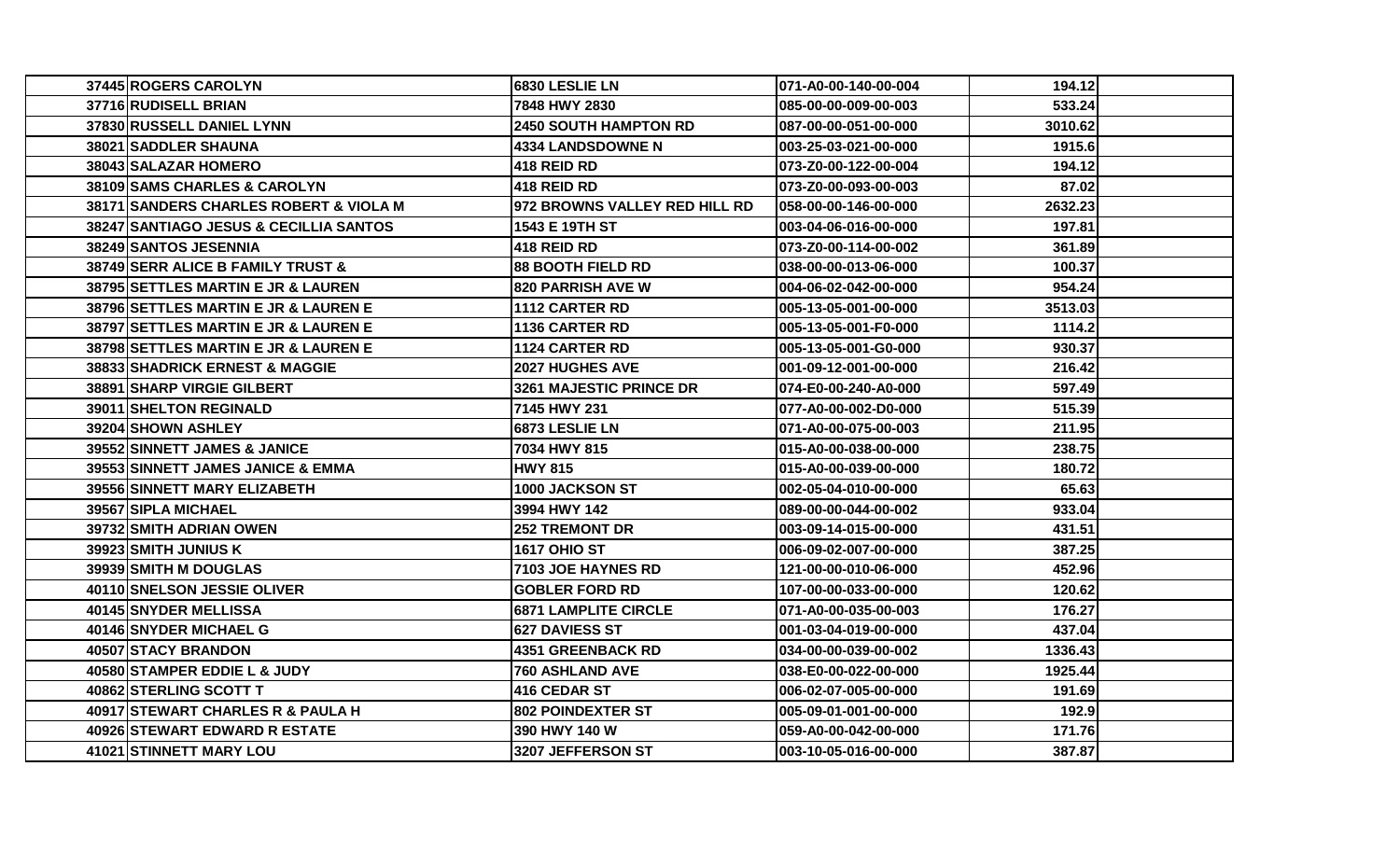| 41525 SUTTON CHARLES R                   | 2920 CHOCTAW DR             | 004-12-22-009-00-000 | 658.46   |  |
|------------------------------------------|-----------------------------|----------------------|----------|--|
| 41590 SWEENEY JOHN M & WANDA M           | 4925 GRAHAM LN              | 073-B0-00-017-00-000 | 966.97   |  |
| 41826 TAPP MAKAYLA ERIN NICOLE           | <b>29 PLUM ST</b>           | 006-04-02-015-00-000 | 312.21   |  |
| 41929 TAYLOR FRONA                       | <b>6920 KRIS AVE</b>        | 071-B0-00-116-00-005 | 137      |  |
| 420581TAYLOR TAMMY                       | <b>418 REID RD</b>          | 073-Z0-00-059-00-004 | 115.58   |  |
| 42239 THE PACIFIC WEST GROUP INC         | 209 HWY 140 W               | 059-A0-00-015-00-000 | 216.42   |  |
| 42449 THOMPSON ADAM                      | <b>512 E 7TH ST</b>         | 001-04-10-033-00-000 | 444.42   |  |
| 43104 TOMAS MAGDALENA                    | 4040 PARK DR                | 041-Z0-00-014-00-003 | 106.62   |  |
| 43175 TOOTERS LAWN MOWERS PARTS & REPAIR | 3210 JEFFERSON ST           | 003-10-02-024-00-000 | 643.69   |  |
| <b>43402 TRIFECTA LLC</b>                | <b>1906 W 5TH ST</b>        | 005-11-06-018-00-000 | 130.17   |  |
| 43727 TURNER VICKI L                     | 102 WARWICK DR W            | 003-12-06-029-00-000 | 422.9    |  |
| 44096 VELASCO OTILIO HERNANDEZ           | 6783 LESLIE LN              | 071-A0-00-094-00-004 | 113.76   |  |
| 44158 VICKERS AUSTIN                     | <b>6936 LAMPLITE CIRCLE</b> | 071-B0-00-035-00-003 | 113.76   |  |
| 44562 WALTON ANDREW C                    | <b>6420 OLD STATE RD</b>    | 102-00-00-066-00-004 | 95.97    |  |
| 44711 WARNER MICHELLE                    | 6861 LESLIE LN              | 071-A0-00-078-00-005 | 140.57   |  |
| 44869 WATHEN JOHN & ANGELA               | <b>8159 CRISP RD</b>        | 122-00-00-067-01-001 | 586.79   |  |
| 44931 WATKINS KEITH                      | 625 POPLAR ST               | 005-04-05-022-00-000 | 136.93   |  |
| 44951 WATSON BRENDA JUNE &               | <b>2004 MCCULLOCH AVE</b>   | 062-B0-00-074-00-000 | 180.72   |  |
| 44968 WATSON SYLVIA K                    | 715 POPLAR ST               | 005-04-08-008-00-000 | 247      |  |
| 45238 WELCH JOSEPH                       | <b>6923 KRIS AVE</b>        | 071-B0-00-079-00-001 | 87.02    |  |
| 45356 WELLS VIRGIL & ANITA J             | <b>1935 KEENLAND PKWY</b>   | 073-H0-00-013-00-000 | 87.02    |  |
| 45447 WEST N TODD & TRACY                | <b>5638 WOODCREST LN</b>    | 087-A0-00-008-00-000 | 5968.7   |  |
| 45721 WHISMAN FAMILY ENTERPRISES LLC     | 401 ST CLAIRE DR            | 003-09-10-005-00-000 | 818.93   |  |
| 46244 WILLIAMS BETH &                    | 709 E 21ST ST               | 003-03-10-005-00-000 | 130.17   |  |
| <b>46366 WILLIAMS ROGER</b>              | 4750 WINDY HOLLOW RD        | 033-00-00-074-07-000 | 321.72   |  |
| 46713 WIMSATT LISA C                     | IRIVER RD.                  | 046-00-00-008-00-000 | 697.27   |  |
| 46994 WOOD EURIA & SHIRLEY               | <b>505 MAPLE ST</b>         | 005-04-03-026-00-000 | 62.52    |  |
| 47032 WOODARD JAMES M & TERESA B         | <b>2321 W 9TH ST</b>        | 005-10-02-007-00-000 | 87.13    |  |
| 47130IWOODWARD STEVEN                    | <b>6724 LESLIE LN</b>       | 071-A0-00-119-00-008 | 140.57   |  |
| 47191 WOOTON CHARLES E SR &              | <b>1046 LAKESIDE GREEN</b>  | 097-A0-00-112-00-000 | 180.72   |  |
| 47299 WRIGHT DOROTHY                     | 921 MCGILL ST               | 005-09-03-024-00-000 | 68.68    |  |
| 47783 ZAMORANO ANGELINA &                | <b>820 GEORGE ST</b>        | 005-09-02-007-00-000 | 247      |  |
| 47805 ZIEHR ALLYSON                      | 4040 PARK DR                | 041-Z0-00-009-00-004 | 108.42   |  |
| 47783 ZAMORANO ANGELINA &                | 40 X 110                    | 005-09-02-007-00-000 | \$247.00 |  |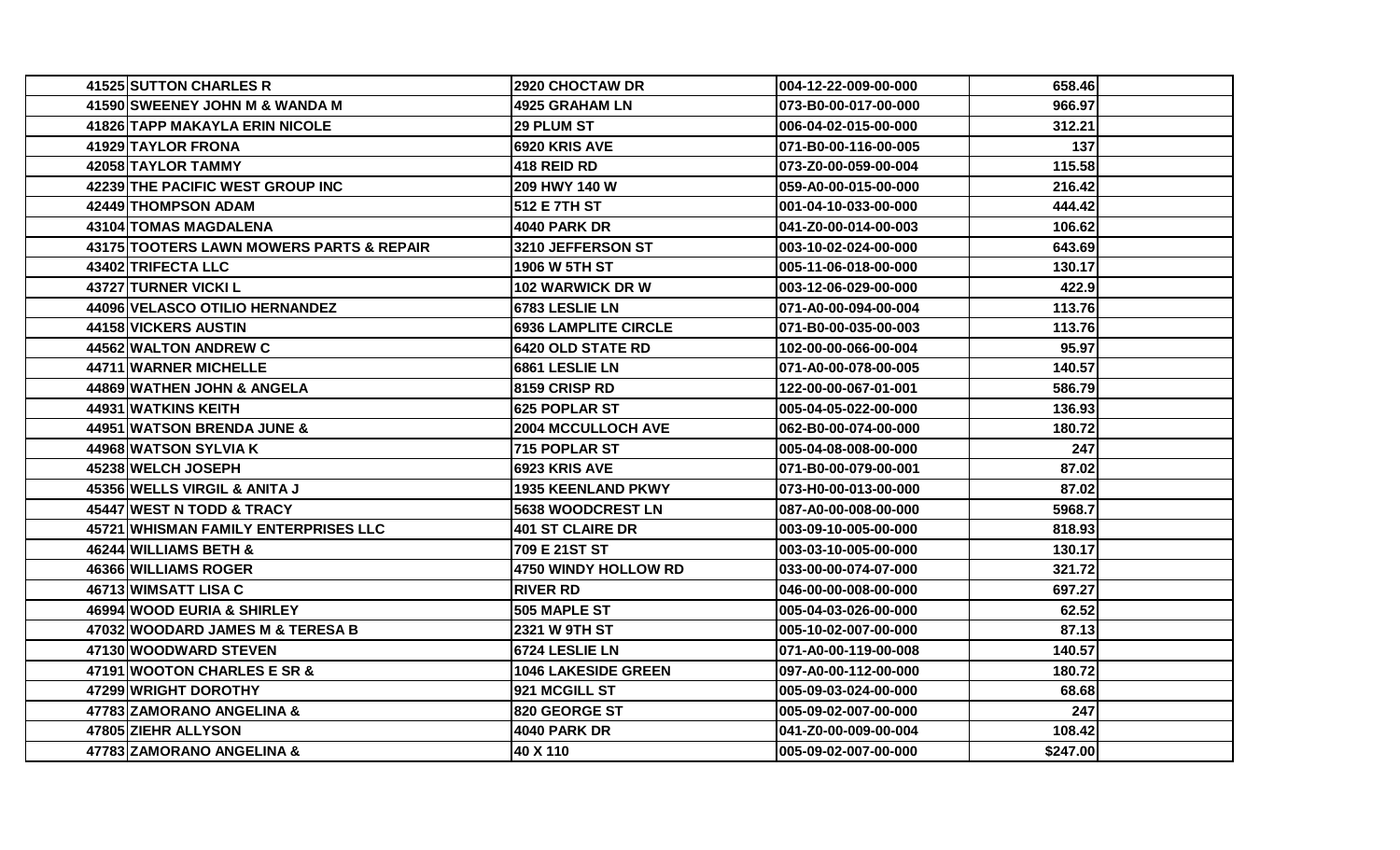|                                                                 | 47805 ZIEHR ALLYSON                   | M H SIZE 12 X 65 YR 1970 | 041-Z0-00-009-00-004 | \$108.42      |  |  |  |  |
|-----------------------------------------------------------------|---------------------------------------|--------------------------|----------------------|---------------|--|--|--|--|
|                                                                 |                                       |                          |                      |               |  |  |  |  |
| 2019 DELINQUENT Tangible Tax Bills these bills are NOT FOR SALE |                                       |                          |                      |               |  |  |  |  |
| Bill#                                                           | <b>Owner Name</b>                     | <b>Map ID</b>            | <b>Amount Due</b>    | <b>Status</b> |  |  |  |  |
|                                                                 | 470 ADULT IMMUNIZATION MANAGEMENT     | 4006500                  | \$69.50              |               |  |  |  |  |
|                                                                 | 530 AKS EQUIPMENT LLC                 | 4405340                  | \$8,551.58           |               |  |  |  |  |
|                                                                 | 621 ALL TRUCKING PARTS LLC            | 4008750                  | \$1,691.01           |               |  |  |  |  |
|                                                                 | 2937 BELLA VISTA SALON LLC            | 4032285                  | \$87.49              |               |  |  |  |  |
|                                                                 | 3915 BLUEGRASS TECHNOLOGY LLC         | 4424015                  | \$542.65             |               |  |  |  |  |
|                                                                 | 4579 BOYDS HEATING & COOLING LLC      | 4425650                  | \$177.85             |               |  |  |  |  |
|                                                                 | 4980 BRIGHT START EARLY INTREVENTIO   | 4723750                  | \$75.17              |               |  |  |  |  |
|                                                                 | 5537 BSME CONTRACTING INC             | 4729415                  | \$101.74             |               |  |  |  |  |
|                                                                 | 5800 BURLINGTON CIVIL INC             | 4433100                  | \$10,506.52          |               |  |  |  |  |
|                                                                 | 8252 CLARKS HEALTH & NUTRITION CNTR   | 4743775                  | \$439.67             |               |  |  |  |  |
|                                                                 | 8688 COMMERCIAL INDUSTRIAL FINANCE    | 4068500                  | \$952.18             |               |  |  |  |  |
|                                                                 | <b>11526 DOUBLE DOWN VENTURES INC</b> | 4083100                  | \$125.56             |               |  |  |  |  |
|                                                                 | 11873 DUNN MICHAEL D                  | 4084300                  | \$56.24              |               |  |  |  |  |
|                                                                 | 12229 EDGCUMBE G & N INC              | 4769300                  | \$7,129.96           |               |  |  |  |  |
|                                                                 | 12508 ELITE MORTGAGE LLC              | 4769450                  | \$93.63              |               |  |  |  |  |
|                                                                 | 15739 GOLFLAND HOBBIES & RECREATION   | 4788190                  | \$568.19             |               |  |  |  |  |
|                                                                 | 17255 HALLOWEEN HAVOC INC             | 4505950                  | \$1,154.73           |               |  |  |  |  |
|                                                                 | 18541 HAYDEN PEST MANAGEMENT LLC      | 4799640                  | \$71.27              |               |  |  |  |  |
|                                                                 | 18860 HEALTH QUEST MEDICAL CARE PSC   | 4506700                  | \$293.01             |               |  |  |  |  |
|                                                                 | 21463 IMPLUS FOOTCARE LLC             | 4515900                  | \$55.41              |               |  |  |  |  |
|                                                                 | 25073 LAKE VIEW HOSPITALITY LLC       | 4531615                  | \$2,430.88           |               |  |  |  |  |
|                                                                 | 26576 LUCYS DINER LLC                 | 4834325                  | \$73.95              |               |  |  |  |  |
|                                                                 | 27550 MASTERCUTS #1773 DBA            | 4548600                  | \$156.06             |               |  |  |  |  |
|                                                                 | 27551 MASTERPIECE REMODELING &        | 4841715                  | \$60.41              |               |  |  |  |  |
|                                                                 | 29249 MI CASA LATINA INC              | 4203200                  | \$57.60              |               |  |  |  |  |
|                                                                 | 30059 MOBILE MINI INC                 | 4205100                  | \$456.55             |               |  |  |  |  |
|                                                                 | 32387 OUTCOME HEALTH                  | 4238125                  | \$81.93              |               |  |  |  |  |
|                                                                 | 32388 OUTCOME HEALTH                  | 4581300                  | \$295.46             |               |  |  |  |  |
|                                                                 | 32718 P D WOODLAND SERVICES LLC       | 4873700                  | \$1,100.20           |               |  |  |  |  |
|                                                                 | 34081 PERSONALLY STITCHED             | 4598775                  | \$232.40             |               |  |  |  |  |